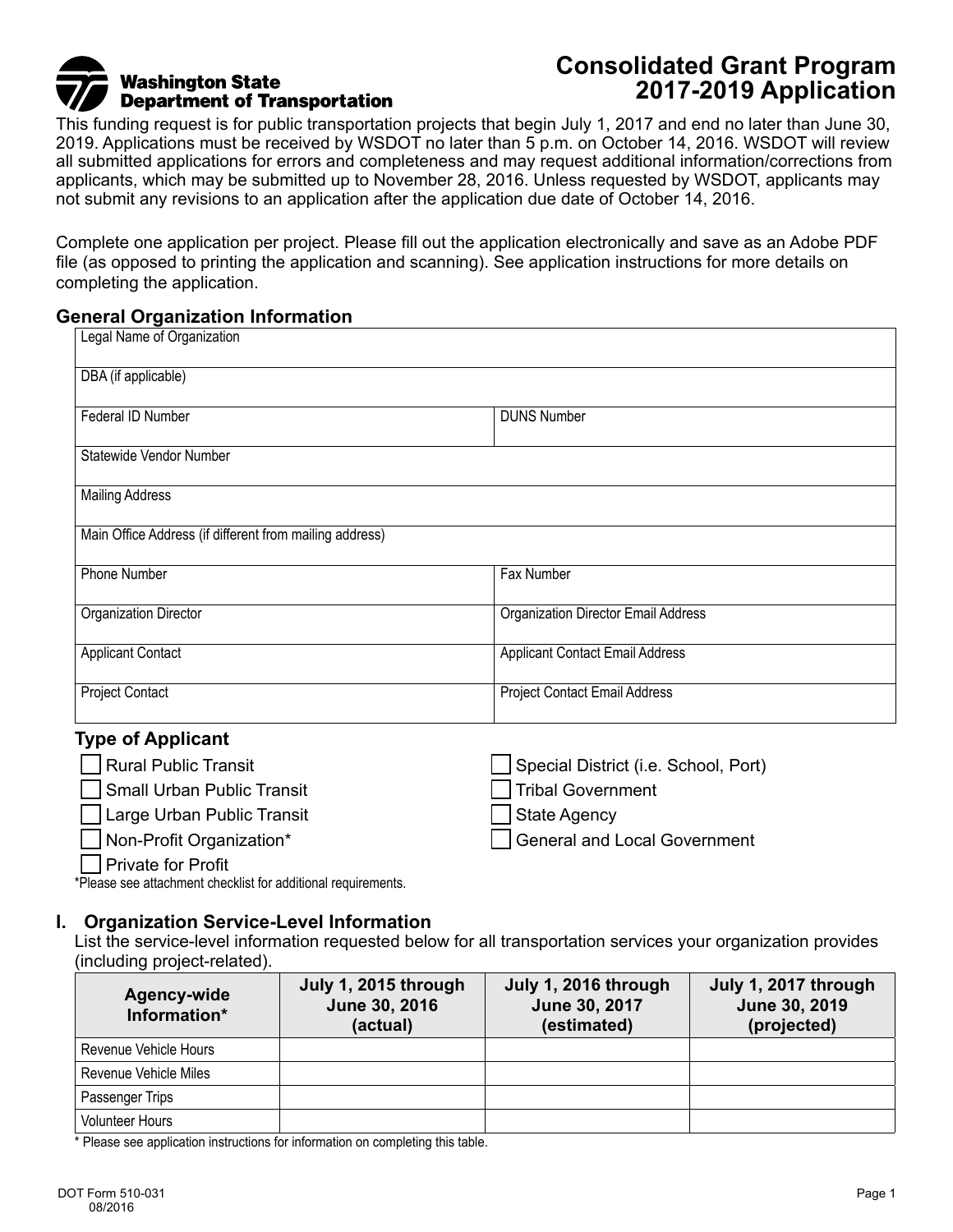## **II. Type of Project**

Select the type of project for which you are applying. Remember to submit separate applications for each project and each project type (capital, operating, mobility management and planning projects).

1. Operating

 $\Box$  General Operating Assistance – Select this option if you are a transit agency and are submitting only one operating project that includes all of the transportation services your organization provides (maximum of \$ 1.5 million).

 Operating Assistance for a Specific Service – Select this option if your organization is submitting an application for specific services you provide.

| a. Service type (check all that apply) | b. Need for service (select one)            |
|----------------------------------------|---------------------------------------------|
| Fixed-route                            | <b>Preserve Existing Service</b>            |
| Route-deviated                         | Expand Service                              |
| Demand-response                        | If Expand Service, check all that apply     |
| <b>Employment related</b>              | Establish new service area                  |
| Other (describe)                       | Reduce response time                        |
|                                        | Extend hours of service                     |
|                                        | Increase frequency                          |
|                                        | Restore previously reduced level of service |
|                                        | Provide new services (describe)             |
|                                        |                                             |

2. Capital

| Fleet expansion             |
|-----------------------------|
| Fleet replacement           |
| $\Box$ Equipment (describe) |

 $\Box$  Information Technology (describe and provide ITS architecture title and page #)

3. Mobility Management

4. Planning (maximum of \$50,000)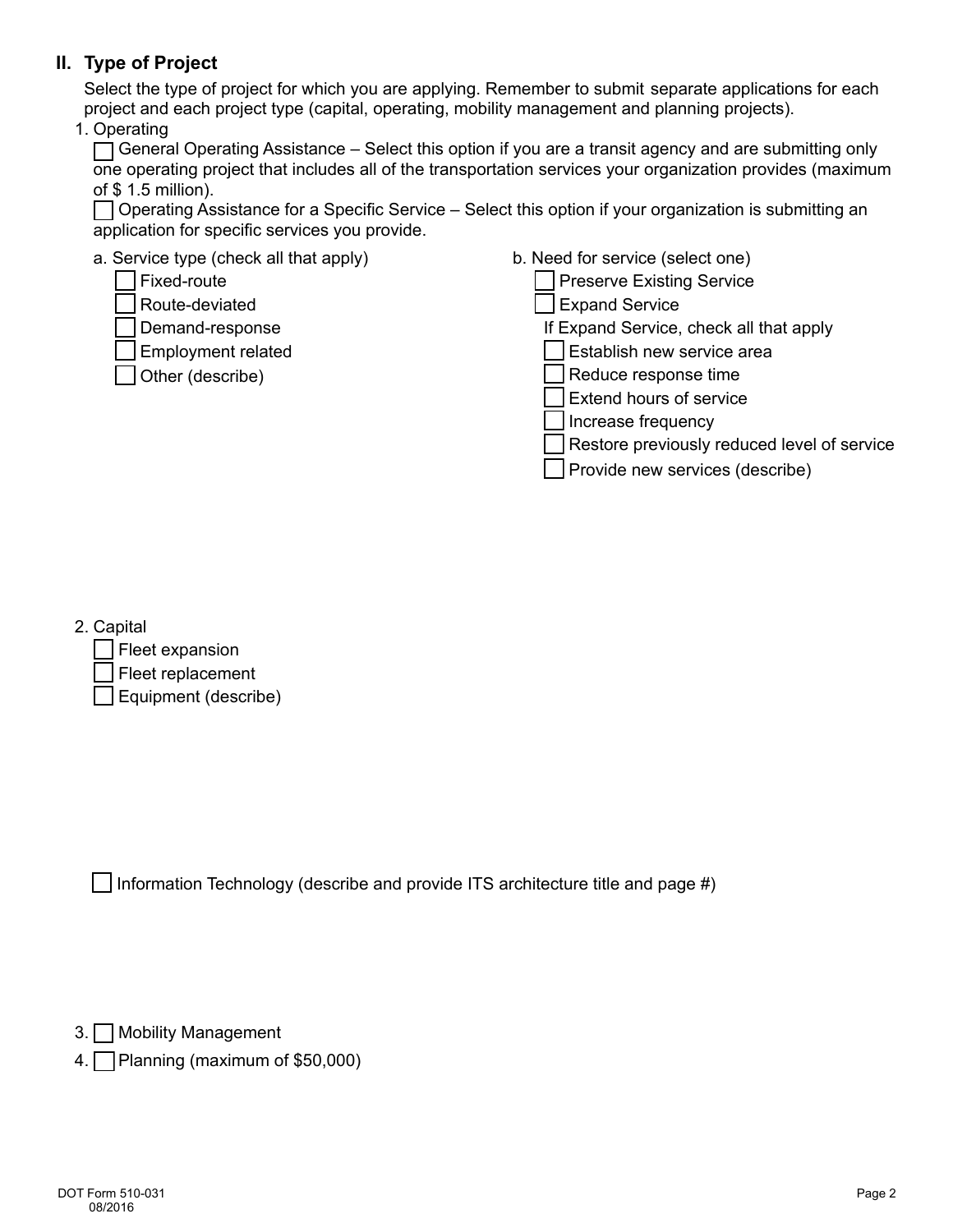## **III. Project Description**

Responses are limited to the space provided.

| Project Title (must be the same project title ranked by your local (RTPO/MPO) |                                                                                                                                                                                                                                                                      |
|-------------------------------------------------------------------------------|----------------------------------------------------------------------------------------------------------------------------------------------------------------------------------------------------------------------------------------------------------------------|
| Amount of Funds Requested from WSDOT                                          | Willing to accept FTA funds?<br>  No<br><b>I</b> Yes<br>Checking yes to federal funds means that your organization is willing and<br>able to comply with the associated federal requirements. For full list see the<br><b>Consolidated Grants Program Guidebook.</b> |

1a. Proposed scope of the work.

1b. Identify which regional Coordinated Public Transit - Human Services Transportation Plan(s) (HSTP) this project is included in and on which page it is referenced. If this is a new project, on what page of the HSTP is the regional need addressed?

| Page # |
|--------|
|        |
|        |
|        |
|        |
|        |

1c. Why is this project needed, and how does this proposal address the need?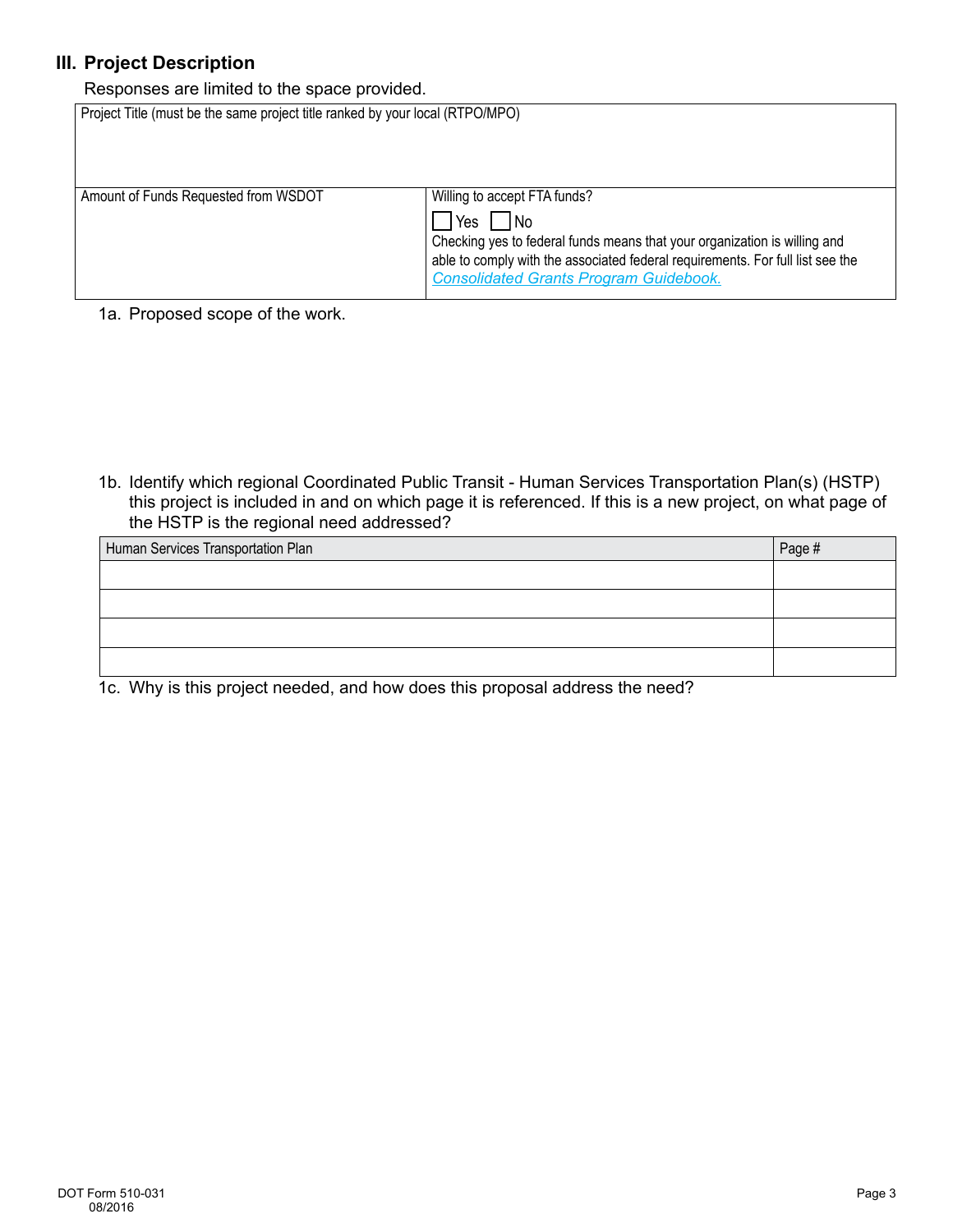2. If the proposed project involves special needs transportation, how does the project advance efficiencies in, accessibility to, or coordination of transportation services provided to persons with special transportation needs? List other transportation service providers serving this area, and describe the coordination you have done regarding the proposed project.

3. How will your organization measure whether the project is successful and improves the efficiency and effectiveness of public or special-needs transportation?

4. Describe your organization's efforts to leverage resources from sources other than WSDOT to support the implementation of the project.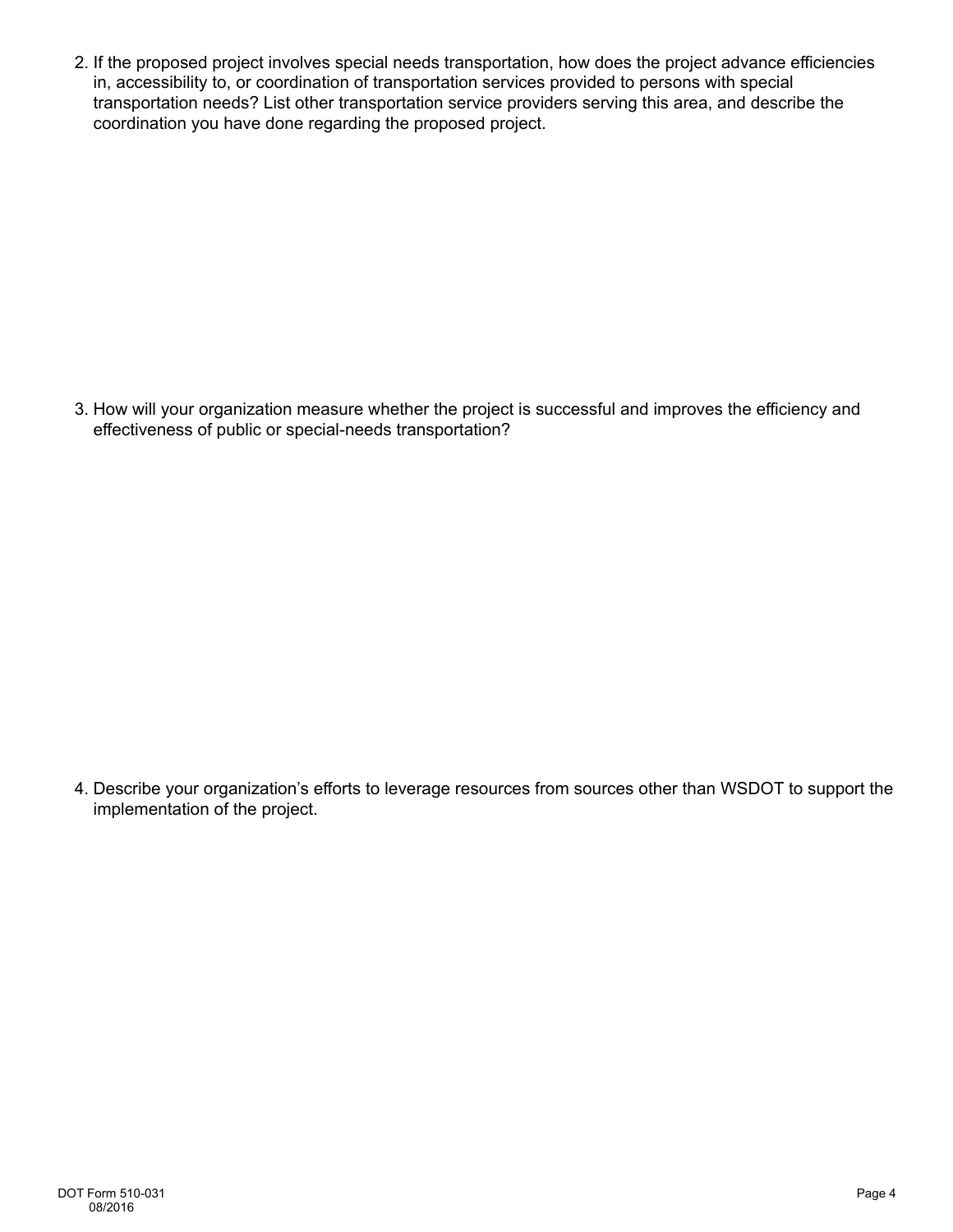5. Does your project connect to, coordinate with, leverage or enhance other modes of transportation in your service area (aviation, intercity bus or rail, park and rides, bicycle/pedestrian)?

6. Identify the project staff for this project. What type of experience do these individuals have with grant management? Describe their experience managing FTA funds, state funds or other funds.

7. Is this project dependent on any other project submitted by your organization or other organizations? If so, please identify the other project(s) and any other organization(s), and describe their relationship to the project proposed in this application. Please identify the priority order for funding of all of the identified linked project(s).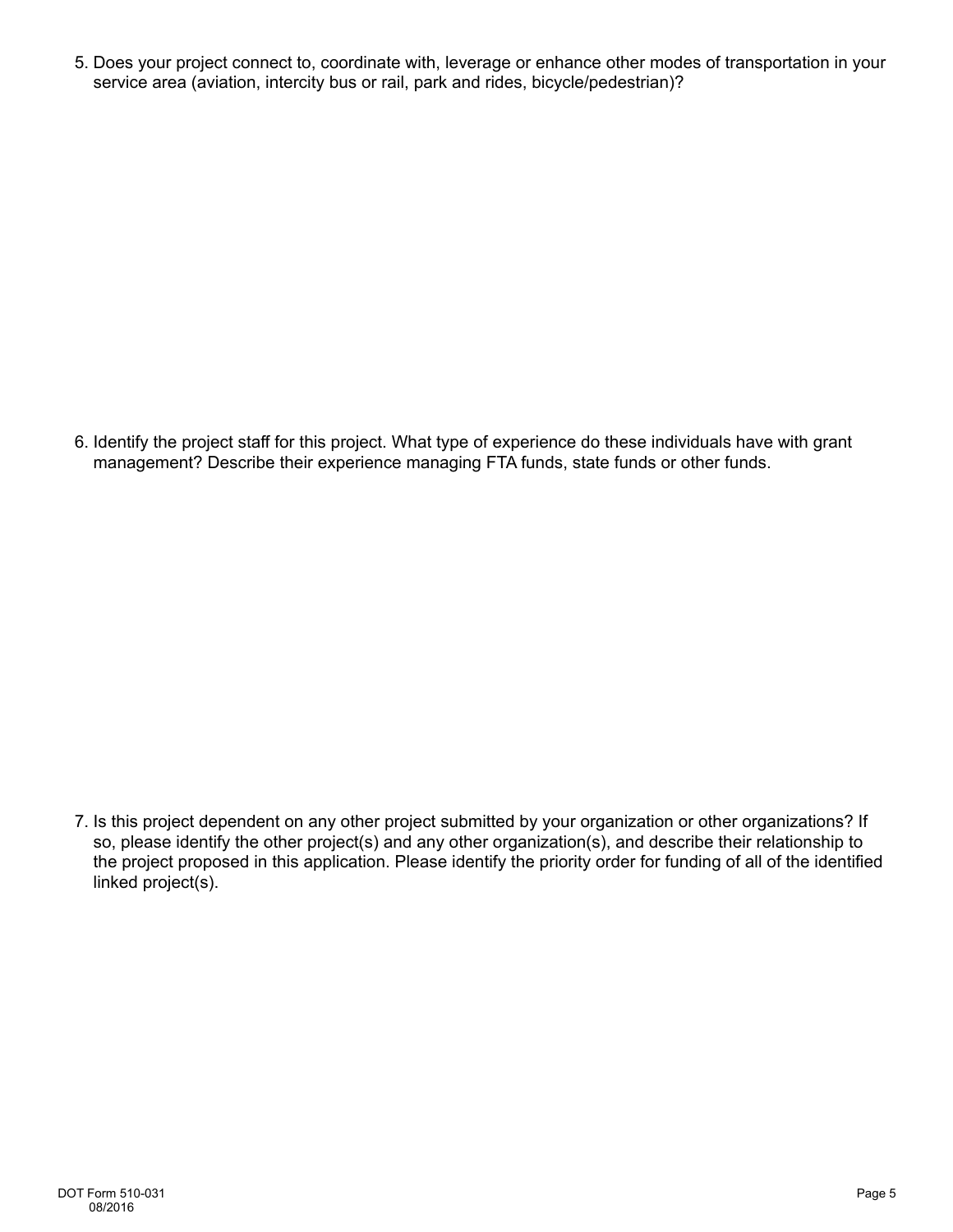## **IV. Project Service Level Information**

1. Provide the service level information requested below for this specific project:

| <b>Project Specific</b><br>Information* | July 1, 2015 through<br>June 30, 2016 (actual) | July 1, 2016 through<br>June 30, 2017<br>(budgeted) | July 1, 2017 through<br>June 30, 2019<br>(projected 24-months) |
|-----------------------------------------|------------------------------------------------|-----------------------------------------------------|----------------------------------------------------------------|
| Revenue Vehicle Hours                   |                                                |                                                     |                                                                |
| Revenue Vehicle Miles                   |                                                |                                                     |                                                                |
| Passenger Trips                         |                                                |                                                     |                                                                |
| <b>Volunteer Hours</b>                  |                                                |                                                     |                                                                |

\* Please see application instructions for information on completing this table.

2. How were service-level estimates developed?

3. For mobility management projects, summarize your service accomplishments in both qualitative (narrative) and quantitative (statistical) formats.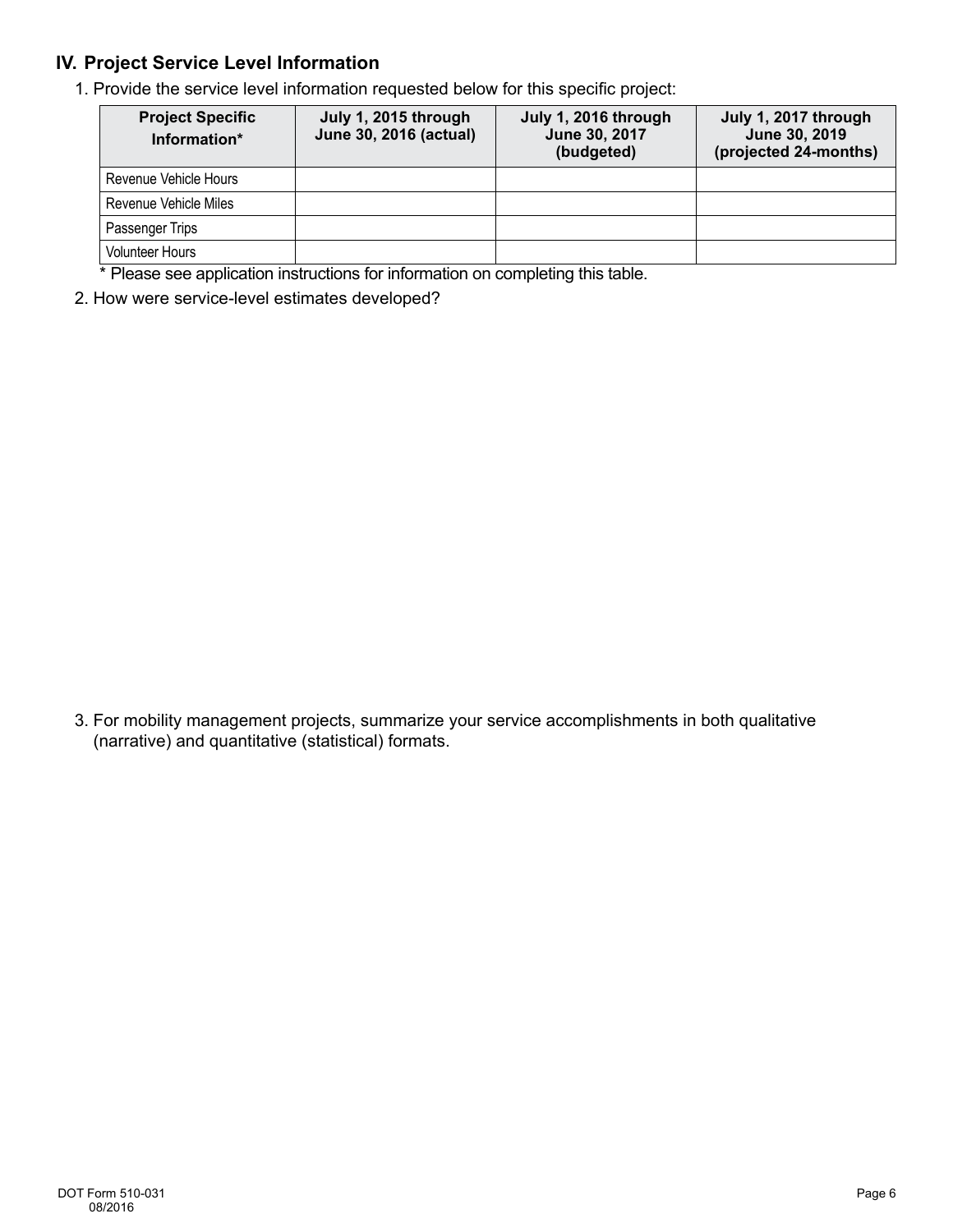## **V. Financial Information for Operating, Mobility Management and Planning Grants [For capital project complete Section VI only.]**

## **Expenses**

1. Identify your expenses.

|                                       | <b>July 1, 2015</b><br>through<br>June 30, 2016<br>(Actual) | <b>July 1, 2016</b><br>through<br>June 30, 2017<br>(Budgeted) | 2015-2017<br><b>Biennium</b><br>(Total of<br><b>Actual and</b><br><b>Budgeted)</b> | <b>July 1, 2017</b><br>through<br>June 30, 2019<br>(Projected) |
|---------------------------------------|-------------------------------------------------------------|---------------------------------------------------------------|------------------------------------------------------------------------------------|----------------------------------------------------------------|
|                                       |                                                             |                                                               | \$0                                                                                |                                                                |
|                                       |                                                             |                                                               | \$0                                                                                |                                                                |
|                                       |                                                             |                                                               | \$0                                                                                |                                                                |
|                                       |                                                             |                                                               | \$0                                                                                |                                                                |
|                                       |                                                             |                                                               | \$0                                                                                |                                                                |
|                                       |                                                             |                                                               | \$0                                                                                |                                                                |
|                                       |                                                             |                                                               | \$0                                                                                |                                                                |
|                                       |                                                             |                                                               | \$0                                                                                |                                                                |
|                                       |                                                             |                                                               | \$0                                                                                |                                                                |
|                                       |                                                             |                                                               | \$0                                                                                |                                                                |
|                                       |                                                             |                                                               | \$0                                                                                |                                                                |
|                                       |                                                             |                                                               | \$0                                                                                |                                                                |
|                                       |                                                             |                                                               | \$0                                                                                |                                                                |
|                                       |                                                             |                                                               | \$0                                                                                |                                                                |
|                                       |                                                             |                                                               | \$0                                                                                |                                                                |
|                                       |                                                             |                                                               | $\$$ 0                                                                             |                                                                |
|                                       |                                                             |                                                               | $\$$ 0                                                                             |                                                                |
|                                       |                                                             |                                                               | \$0                                                                                |                                                                |
|                                       |                                                             |                                                               | $\$$ 0                                                                             |                                                                |
|                                       |                                                             |                                                               | \$0                                                                                |                                                                |
| <b>Total Gross Operating Expenses</b> | \$0                                                         | \$0                                                           | \$0                                                                                | \$0                                                            |
| Less Passenger Fares and Donations    |                                                             |                                                               | $\$$ 0                                                                             |                                                                |
| <b>Total Net Operating Expenses</b>   | \$0                                                         | \$0                                                           | \$0                                                                                | \$0                                                            |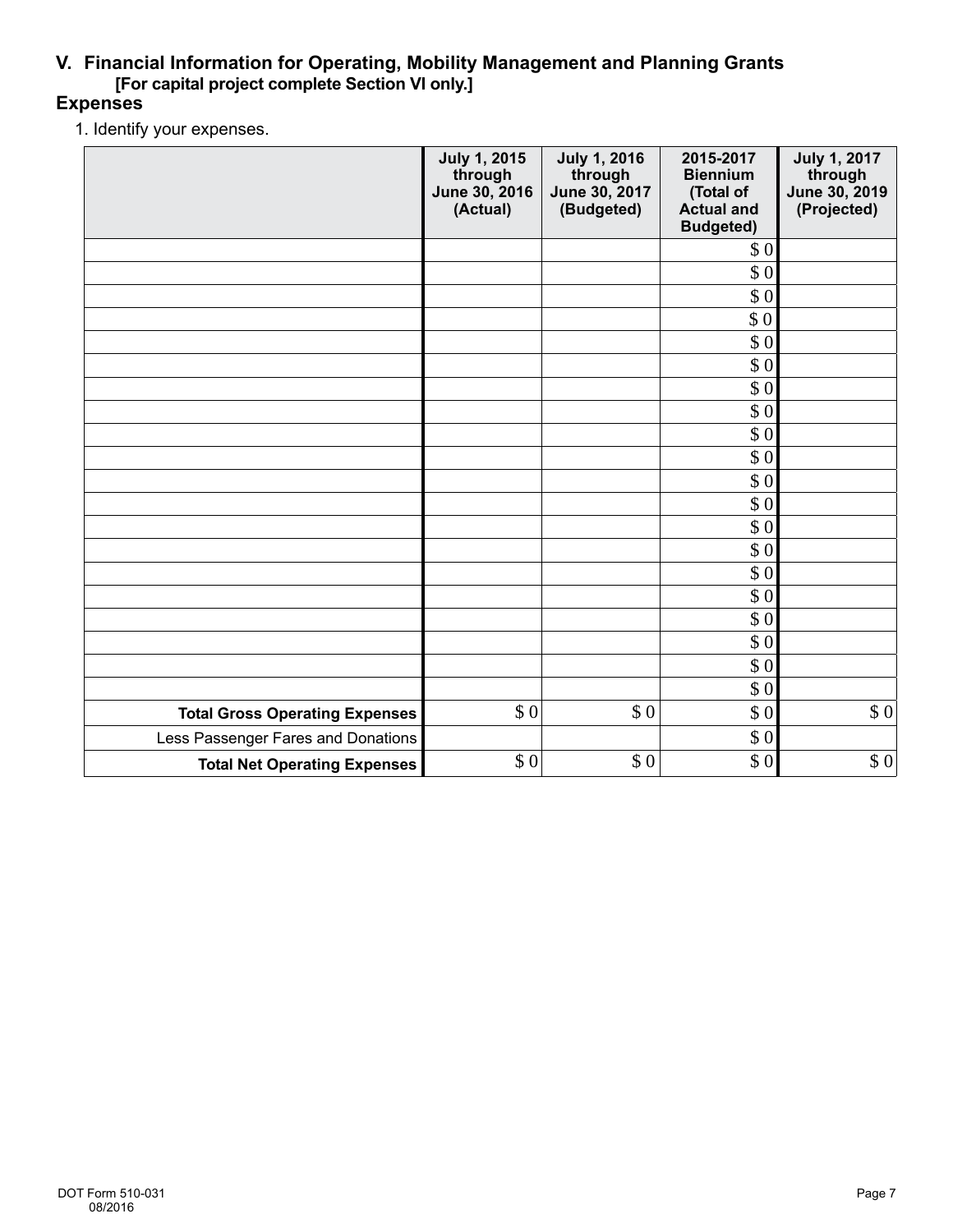#### **Revenues**

2. Identify your sources of revenue.

|                                      | <b>July 1, 2015</b><br>through<br>June 30, 2016<br>(Actual) | <b>July 1, 2016</b><br>through<br>June 30, 2017<br>(Budgeted) | 2015-2017<br><b>Biennium</b><br>(Total of<br><b>Actual and</b><br><b>Budgeted)</b> | <b>July 1, 2017</b><br>through<br>June 30, 2019<br>(Projected) |
|--------------------------------------|-------------------------------------------------------------|---------------------------------------------------------------|------------------------------------------------------------------------------------|----------------------------------------------------------------|
|                                      |                                                             |                                                               | \$0                                                                                |                                                                |
|                                      |                                                             |                                                               | \$0                                                                                |                                                                |
|                                      |                                                             |                                                               | \$0                                                                                |                                                                |
|                                      |                                                             |                                                               | \$0                                                                                |                                                                |
|                                      |                                                             |                                                               | \$0                                                                                |                                                                |
|                                      |                                                             |                                                               | \$0                                                                                |                                                                |
|                                      |                                                             |                                                               | \$0                                                                                |                                                                |
|                                      |                                                             |                                                               | \$0                                                                                |                                                                |
|                                      |                                                             |                                                               | \$0                                                                                |                                                                |
|                                      |                                                             |                                                               | \$0                                                                                |                                                                |
|                                      |                                                             |                                                               | \$0                                                                                |                                                                |
|                                      |                                                             |                                                               | \$0                                                                                |                                                                |
| <b>Subtotal Operating Revenue</b>    | \$0                                                         | \$0                                                           | \$0                                                                                | \$0                                                            |
| Amount requested in this application | N/A                                                         | N/A                                                           | N/A                                                                                |                                                                |
| <b>Total Operating Revenue</b>       | \$0                                                         | \$0                                                           | \$0                                                                                | \$0                                                            |
| Pledged match rate (%)               |                                                             |                                                               |                                                                                    |                                                                |
|                                      |                                                             |                                                               |                                                                                    |                                                                |

**The total operating expenditures and revenues should match. Please use the tool below to ensure the difference is \$0.**

| Total net operating expenditures | \$0                          |
|----------------------------------|------------------------------|
| Total operating revenue          | $\boldsymbol{\mathcal{S}}$ 0 |
| Difference (Should be \$0)       | \$0                          |

3. Please describe how the budget was developed. If there are variances between the 2015-2017 Biennium Totals and the requested 2017-2019 Biennium Totals, please explain. Describe matching sources identified as "other" in the revenue table above.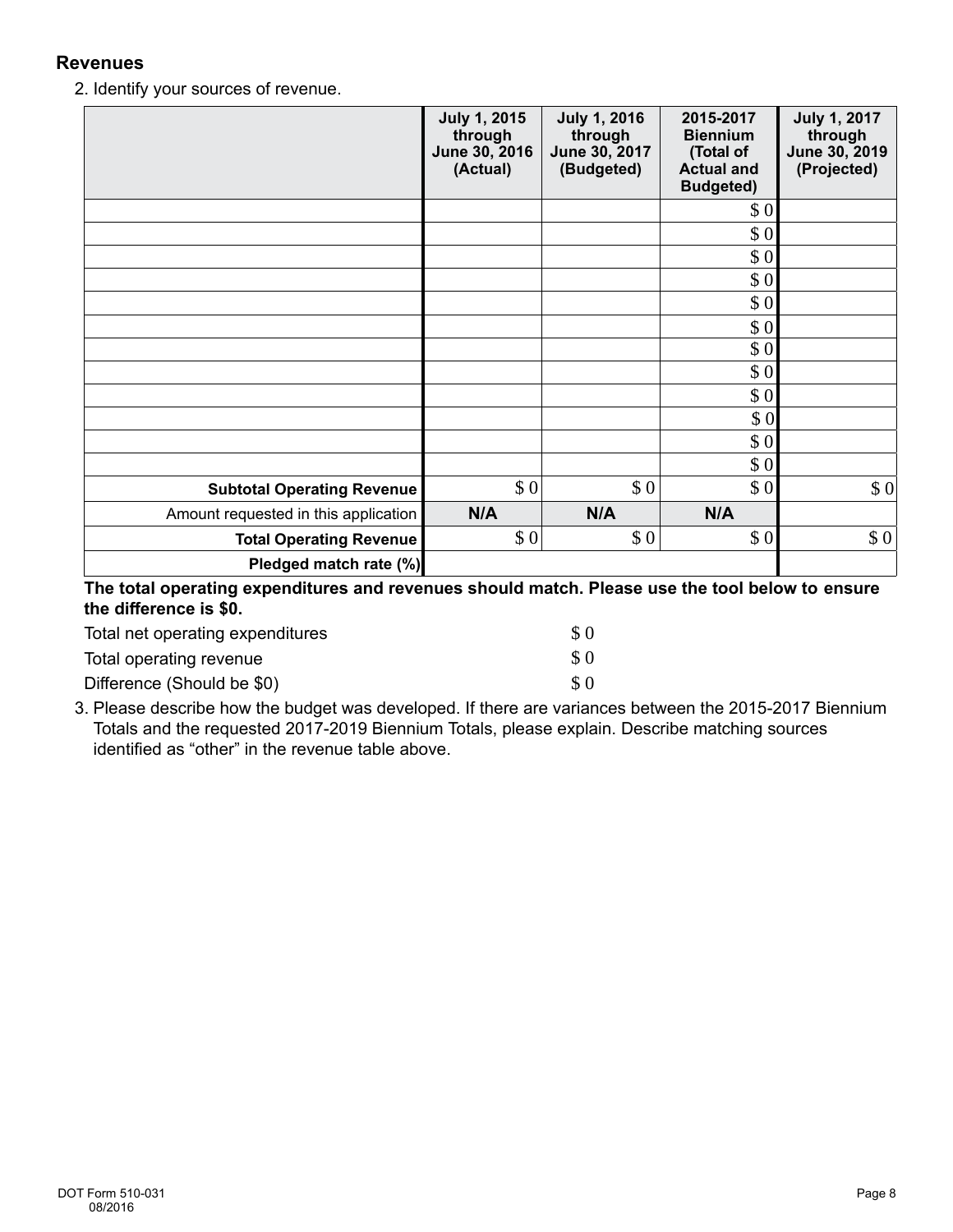4. What Disadvantaged Business Enterprise (DBE) goal can your organization meet for this project (express the goal as a percentage of the proposed project budget)? What efforts will you make to meet this goal?

If you answered 0, please explain why you believe there are no DBE contracting opportunities on this project.

## **VI. Equipment Request (for Capital projects only)**

Please see application instructions prior to completing this section.

1. Identify your capital equipment request.

| <b>Vehicles</b>    |                                                        |                                               |                            |                       |     |                                            |                   |
|--------------------|--------------------------------------------------------|-----------------------------------------------|----------------------------|-----------------------|-----|--------------------------------------------|-------------------|
| <b>Description</b> | Pass.<br><b>Seating</b><br><b>&amp; WC</b><br>stations | <b>Replace</b><br>(R)<br><b>Expand</b><br>(E) | <b>Fuel</b><br><b>Type</b> | <b>Useful</b><br>Life | Qty | <b>Unit Cost</b>                           | <b>Total Cost</b> |
|                    |                                                        |                                               |                            |                       |     |                                            | 0                 |
|                    |                                                        |                                               |                            |                       |     |                                            | $\$$ 0            |
|                    |                                                        |                                               |                            |                       |     |                                            | $\$$ 0            |
|                    |                                                        |                                               |                            |                       |     |                                            | $\$$ 0            |
|                    |                                                        |                                               |                            |                       |     |                                            | $\sqrt[6]{0}$     |
|                    |                                                        |                                               |                            |                       |     |                                            | $\$$ 0            |
|                    |                                                        |                                               |                            |                       |     |                                            | $\$$ 0            |
|                    |                                                        |                                               |                            |                       |     |                                            | \$0               |
|                    | <b>Other equipment</b>                                 |                                               |                            |                       |     |                                            |                   |
|                    |                                                        |                                               |                            |                       |     |                                            | \$0               |
|                    |                                                        |                                               |                            |                       |     |                                            | $ 10\rangle$      |
|                    |                                                        |                                               |                            |                       |     |                                            | $\overline{\$0}$  |
|                    |                                                        |                                               |                            |                       |     |                                            | $\$$ 0            |
|                    |                                                        |                                               |                            |                       |     |                                            | $\$$ 0            |
|                    |                                                        |                                               |                            |                       |     |                                            | $\$$ 0            |
|                    |                                                        |                                               |                            |                       |     |                                            | 0                 |
|                    |                                                        |                                               |                            |                       |     | Sub Total                                  | \$0               |
|                    |                                                        |                                               |                            |                       |     | Sales Tax                                  |                   |
|                    |                                                        |                                               |                            |                       |     | <b>Total Estimated Cost</b>                | $\$$ 0            |
|                    |                                                        |                                               |                            |                       |     | Less Local Matching Funds for this Project |                   |

Less Local Matching Funds for this Project \_ Total Equipment Request for this Project \$ 0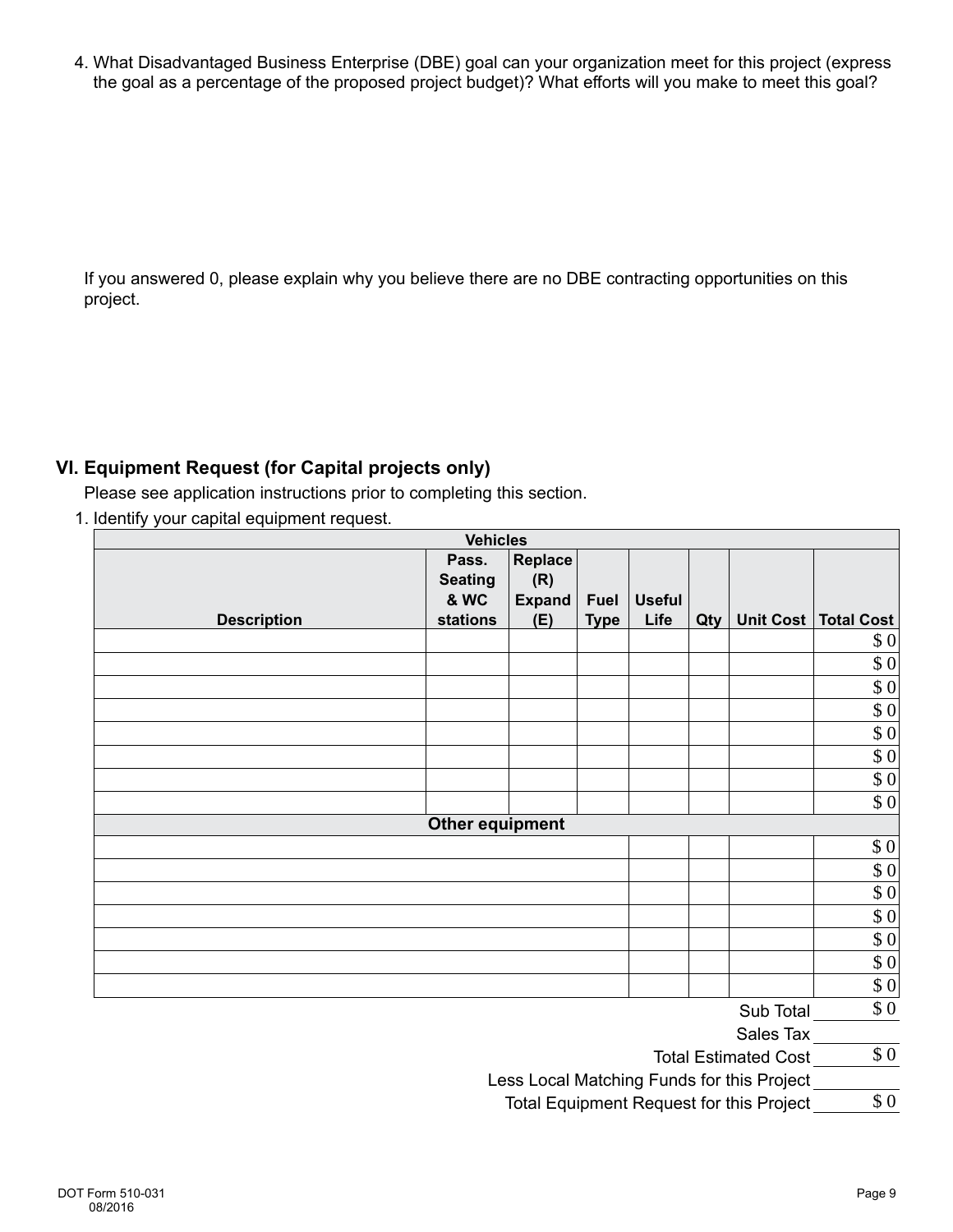2. Please explain how you determined the unit cost for each item listed.

### 3. What is the source of the matching funds for this equipment request?

| <b>Type of Match</b> | Source/Description of the matching funds   | <b>Amount</b> |  |  |
|----------------------|--------------------------------------------|---------------|--|--|
|                      |                                            |               |  |  |
|                      |                                            |               |  |  |
|                      |                                            |               |  |  |
|                      |                                            |               |  |  |
|                      |                                            |               |  |  |
|                      |                                            |               |  |  |
|                      |                                            |               |  |  |
|                      |                                            |               |  |  |
|                      |                                            |               |  |  |
|                      | Total Amount of Matching Funds $ 0\rangle$ |               |  |  |

4. Is this capital project scalable?  $\bigsqcup$  Yes  $\bigsqcup$  No If yes, specify the minimum funds needed and explain the scalability.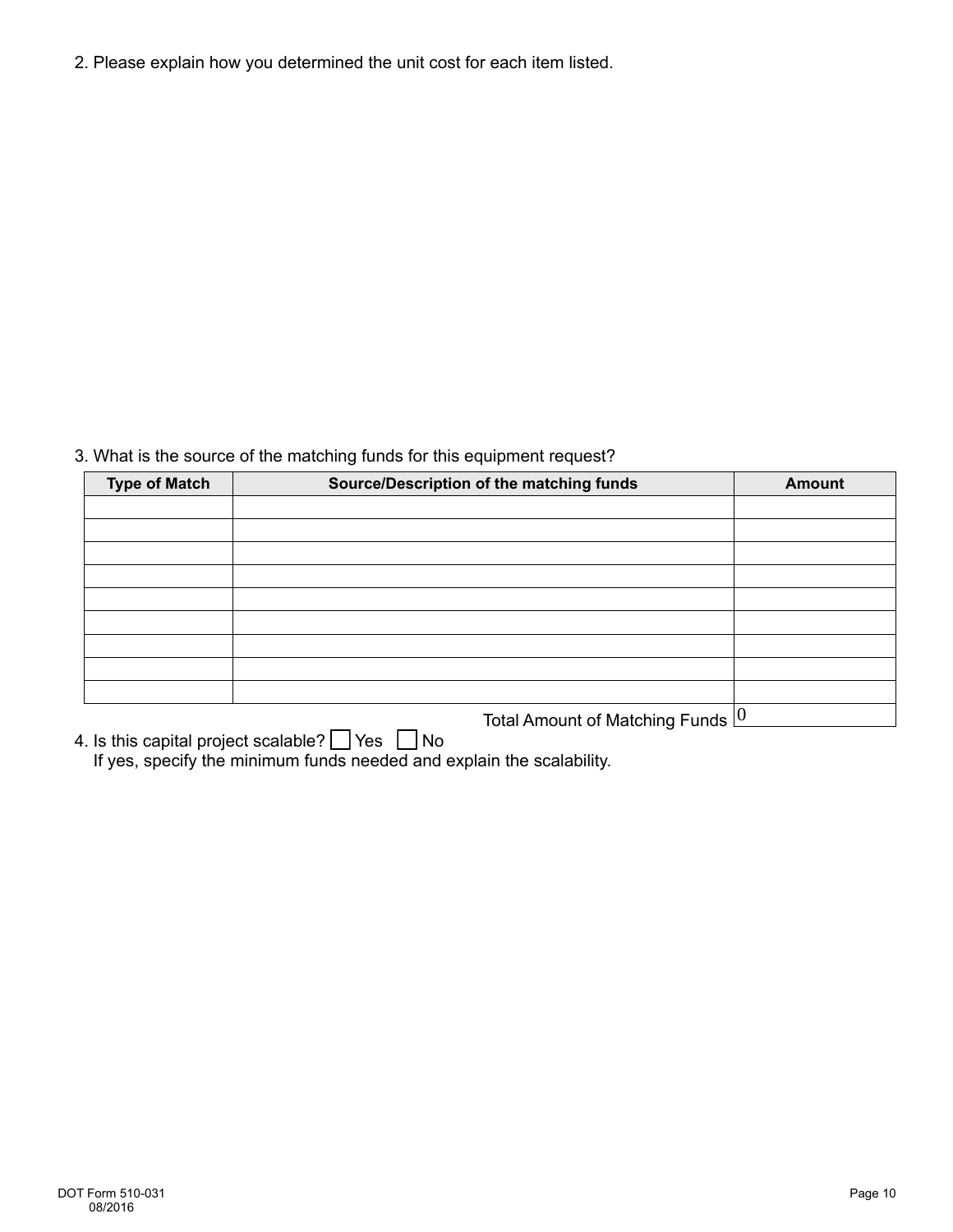5. What Disadvantaged Business Enterprise (DBE) goal can your organization meet for non-vehicle equipment components of this project (express the goal as a percentage of the proposed project budget)? What efforts will you make to meet this goal?

If you answered 0, please explain why you believe there are no DBE opportunities on this project.

6. Complete the information below if your organization is proposing to replace transportation vehicles with these grant funds. You may attach one additional Excel worksheet if needed.

| <b>Vehicle Type</b> | <b>Useful</b><br>life<br> ( <i>years</i> ) | <b>Make/Model</b> | Year | Vehicle Identification Active (A) Current<br>Number (VIN) Spare (S) Mileage | <b>Current</b><br><b>Status</b> |  |
|---------------------|--------------------------------------------|-------------------|------|-----------------------------------------------------------------------------|---------------------------------|--|
|                     |                                            |                   |      |                                                                             |                                 |  |
|                     |                                            |                   |      |                                                                             |                                 |  |
|                     |                                            |                   |      |                                                                             |                                 |  |
|                     |                                            |                   |      |                                                                             |                                 |  |
|                     |                                            |                   |      |                                                                             |                                 |  |
|                     |                                            |                   |      |                                                                             |                                 |  |
|                     |                                            |                   |      |                                                                             |                                 |  |
|                     |                                            |                   |      |                                                                             |                                 |  |
|                     |                                            |                   |      |                                                                             |                                 |  |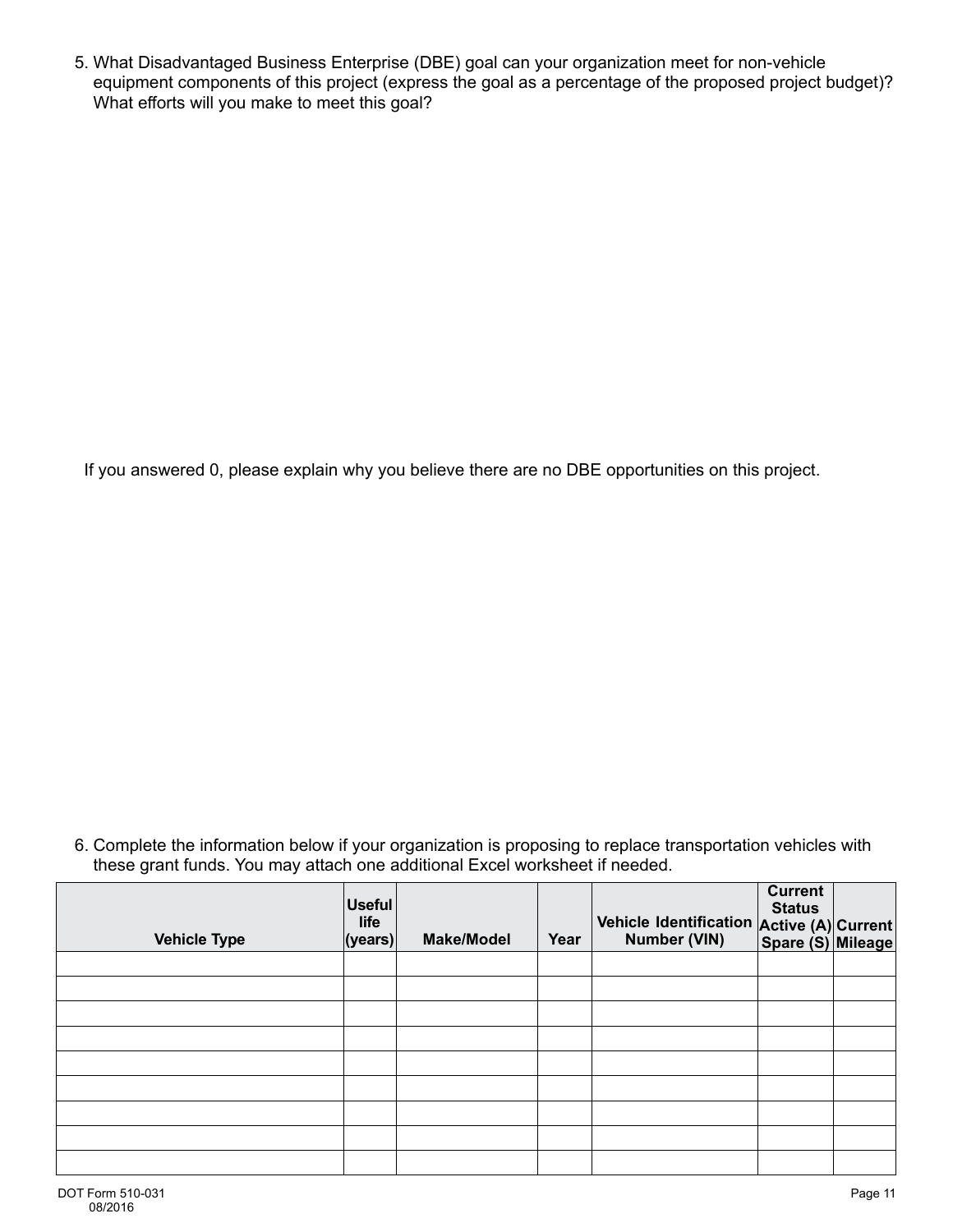7. For projects that involve the purchase of vehicles, will the vehicles meet the requirements set forth in WAC 194-29\* (PRACTICABLE USE OF ELECTRICITY AND BIOFUELS TO FUEL LOCAL GOVERNMENT VEHICLES, VESSELS, AND CONSTRUCTION EQUIPMENT) by June 1, 2018? \*This section is contingent upon the final adoption of WAC 194-29.

|  | ≏<br>- ט |  | N٥ |
|--|----------|--|----|
|--|----------|--|----|

If yes, please describe how your purchasing plans meet the requirements of the rules.

If no, use the evaluation criteria for each section below to explain why it is not practicable to procure any of the vehicle types listed.

ELECTRIC or ELECTRIC HYBRID

Does not meet your operational needs

Cannot meet charging requirements during routine use or through fleet management strategies

 Lifecycle cost is greater than the lifecycle cost of the vehicle that your agency would otherwise procure Please explain your answer.

#### FUELED IN WHOLE OR IN PART BY NATURAL GAS OR PROPANE

Does not meet your operational needs

 Lifecycle cost is greater than the lifecycle cost of the vehicle that your agency would otherwise procure Please explain your answer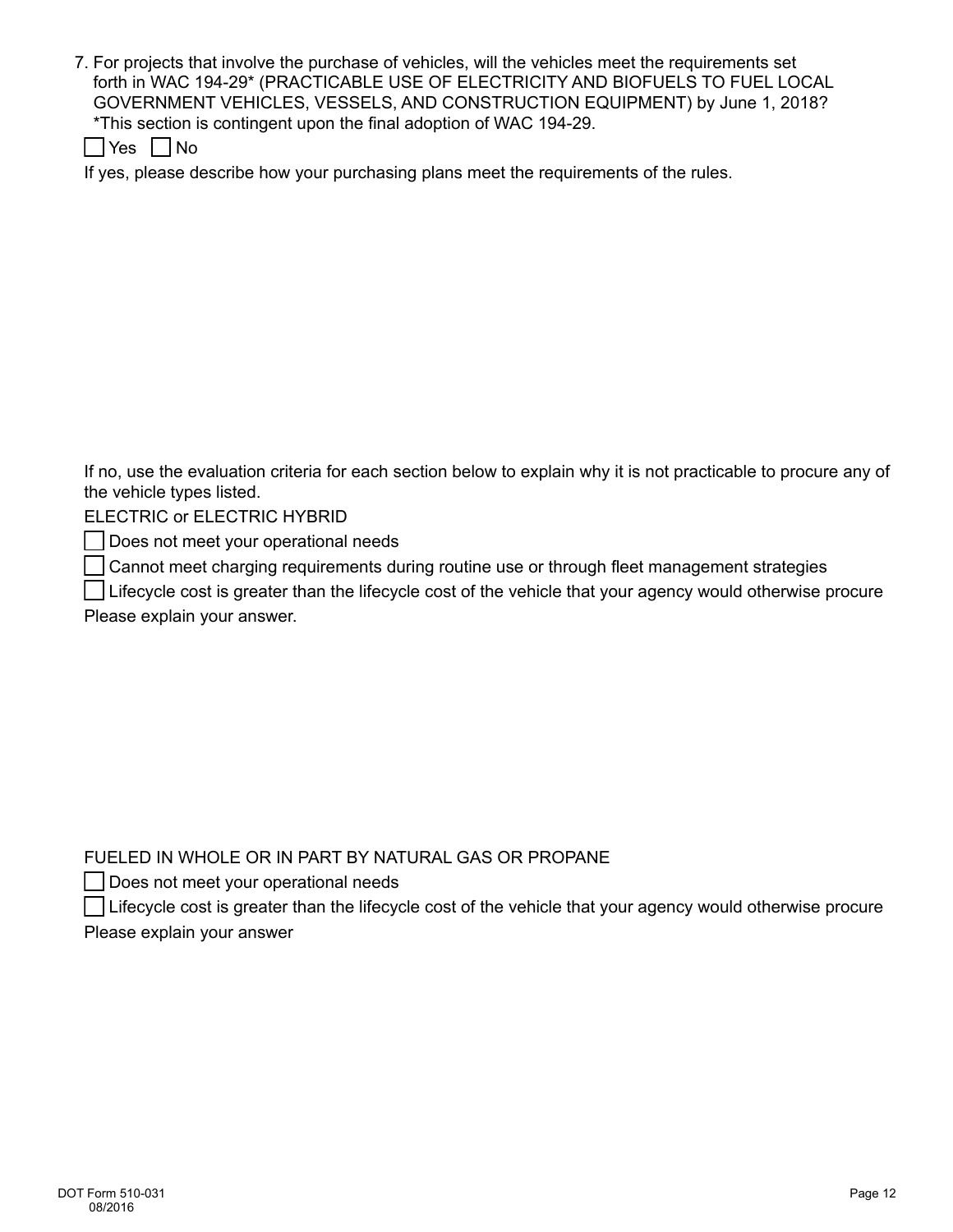8. How will you address ADA accessibility issues with the proposed capital procurement?

## **Estimated Milestones**

Select the appropriate milestones for your project and the date(s) each milestone will be completed.

| <b>Milestone</b> | <b>Date</b> |
|------------------|-------------|
|                  |             |
|                  |             |
|                  |             |
|                  |             |
|                  |             |
|                  |             |
|                  |             |

#### **Application Authority**

This application must be certified by someone authorized or delegated to sign contracts on behalf of your organization, such as the board chairperson or chief executive officer. Applications submitted without the checkbox selected will be rejected by WSDOT and will not be considered for grant funding.

I certify, to the best of my knowledge, that the information in this application packet is true and accurate and that this organization has the necessary fiscal, data collection and managerial capabilities to implement and manage the project associated with this application. Name

Title Date Date of the Date of the United States of the United States of the Date of the Date